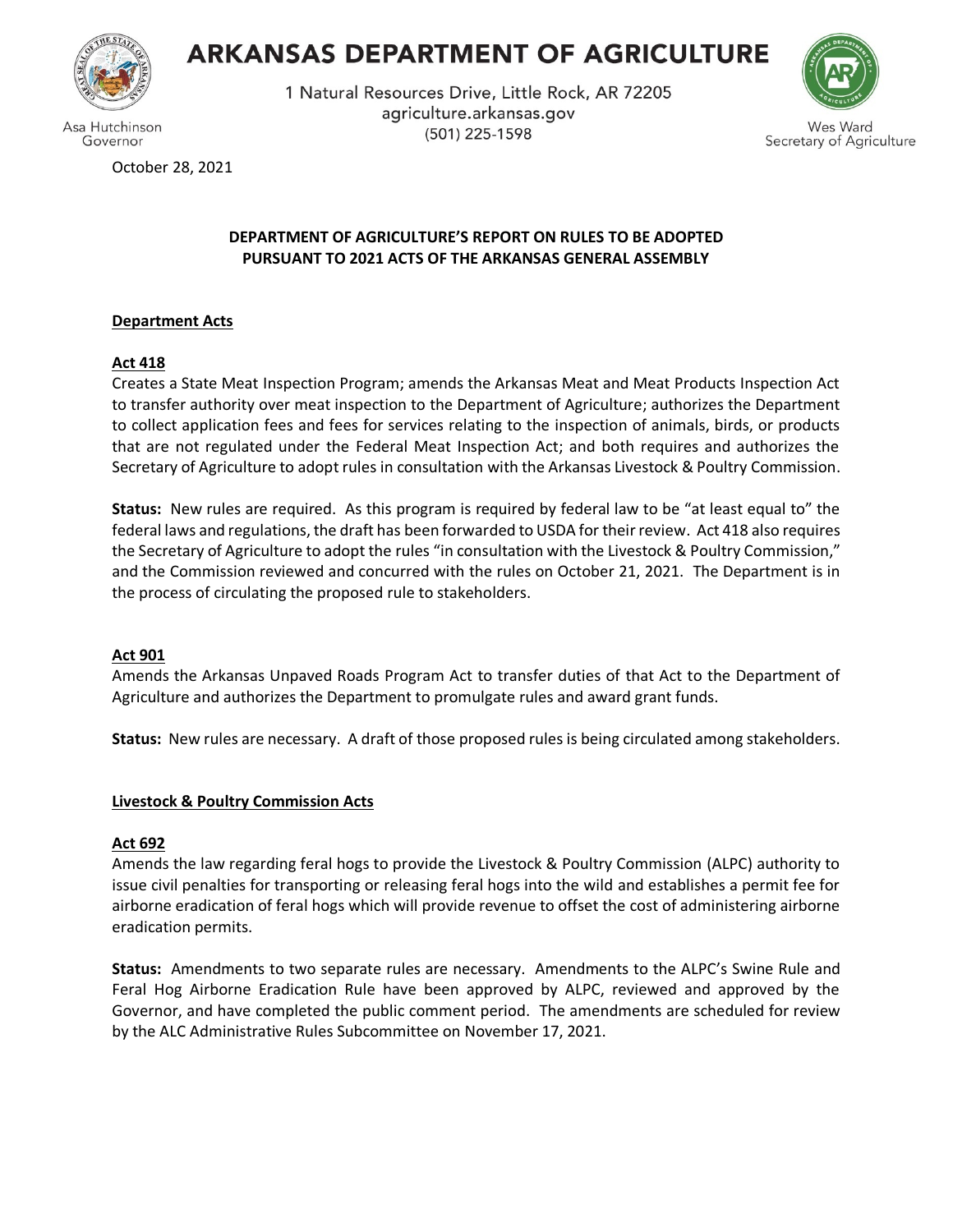#### **Act 700**

Establishes a Fair-Funding Program within the Department of Agriculture and repeals existing law regarding Livestock Shows and Fairs requiring use of an outdated points system for funding of fairs and livestock shows.

**Status:** The repeal of the ALPC's rule based on the outdated points system has been approved by the Commission, reviewed and approved by the Governor, completed the public comment period, reviewed by the ALC Administrative Rules subcommittee, and received final approval from ALC. The repeal of the rule has been filed with the Secretary of State, and the repeal became effective October 2, 2021.

#### **Act 716**

Amends the law regarding the legal methods of fowl carcass disposal and provides that extrusion and cooking for swine food are no longer acceptable methods.

**Status:** This Act required amendments to both the ALPC's Fowl Carcass Disposal Rule and its Garbage Feeding for Swine Rule. The amendment to the Garbage Feeding for Swine Rule has been approved by the ALPC, reviewed and approved by the Governor, completed the public comment period, reviewed by the Administrative Rules Subcommittee, and received final approval from ALC. The rule has been filed with the Secretary of State and became effective October 2, 2021.

As noted, an amendment to the Fowl Carcass Disposal Rule is also necessary. However, the ALPC currently has separate rules for Fowl Carcass Disposal and Large Animal Carcass Disposal. Therefore, the ALPC proposed to repeal the two existing carcass disposal rules and adopt one new rule covering both large animal and fowl carcass disposal. The repeal of the two existing carcass disposal rules and the adoption of a new carcass disposal rule have been approved by the ALPC, reviewed and approved by the Governor, completed the public comment period, reviewed by the Administrative Rules Subcommittee, and received final approval from ALC. The rule has been filed with the Secretary of State and became effective October 2, 2021.

#### **Milk Stabilization Board Acts**

## **Act 521**

Amends the Arkansas Milk Stabilization Board Act and provides that the Milk Stabilization Board (MSB) shall require that an Arkansas milk producer receive Class 1 prices for milk utilized or sold as fluid milk in this state. It further provides that the MSB may make and enforce rules it deems necessary to effectively carry out the provisions of the Act.

**Status:** New rules are necessary. The initial draft wasreviewed by the Board on September 30. The Board requested the Department to work with the Office of the Attorney General in preparing revisions to the draft, for presentation to the Board at its next meeting. Department legal section is reviewing information that was provided by the Office of the Attorney General (AG) in mid-October, and a meeting with representatives of the AG is scheduled for November 4.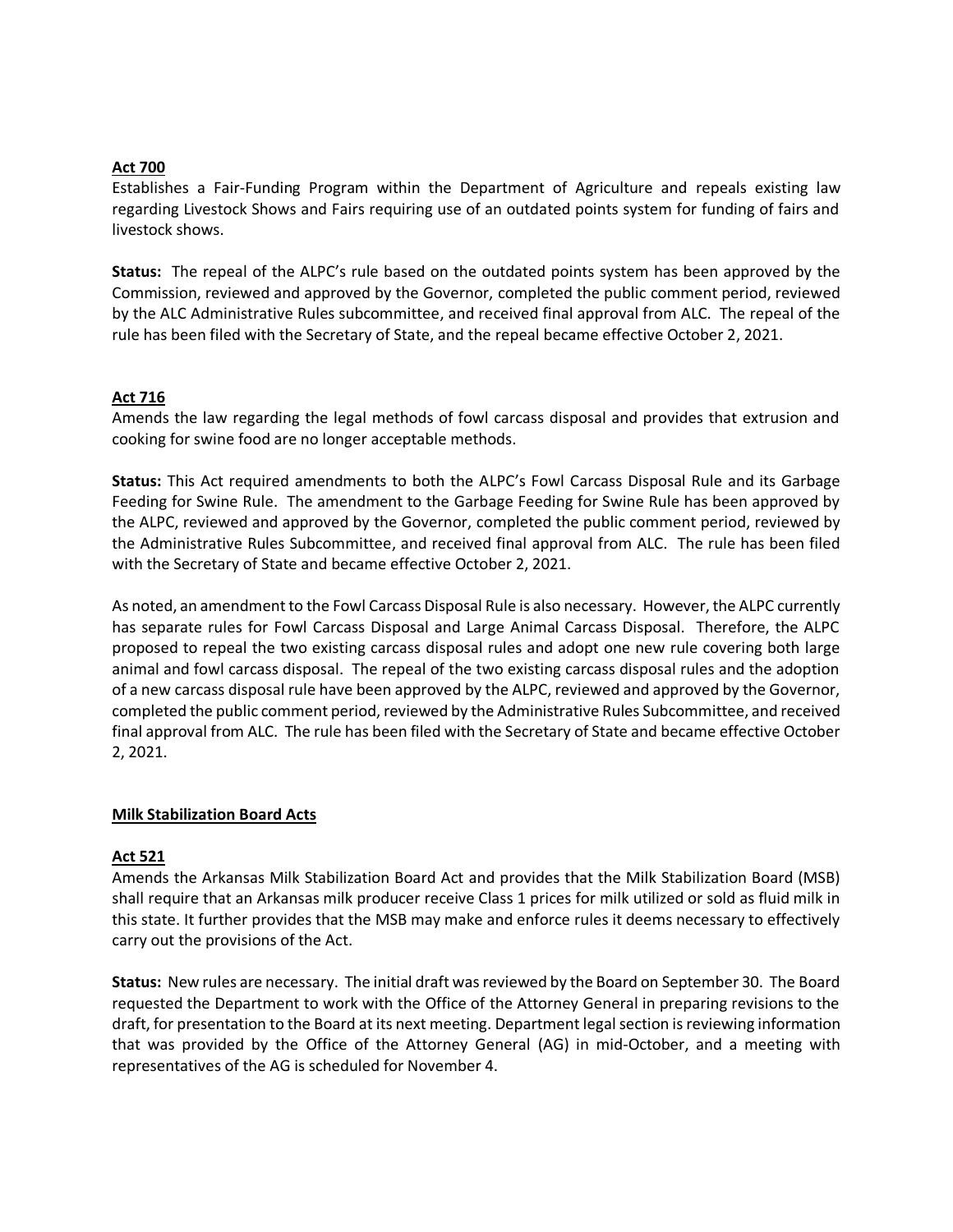#### **Natural Resources Commission Acts**

#### **Act 563**

Amends the time period for completing projects under the Water Resource Conservation and Development Incentives Act.

**Status:** While the Act does not explicitly require the promulgation of rules, existing rules of the Arkansas Natural Resources Commission (ANRC) will need to be amended to reflect the project deadlines changed by the Act. Rule amendments have been approved by the ANRC. On September 29, 2021, the amendments were forwarded to the Department of Finance and Administration (DF&A) for review and approval as required by A.C.A. § 26-51-1010(a)(2). As of the date of this report, final approval has not yet been issued by DF&A. One rule amendment is proposed to cover both this Act and Act 875, below.

## **Act 875**

Amends the Water Resource Conservation and Development Incentives Act by increasing the tax credit that can be issued to projects under the Act, increasing the time allowed for an entity to take a Tax Credit issued to those projects, and expanding the tax credit to include projects in counties adjacent to counties with Critical Groundwater Areas.

**Status:** While the Act does not explicitly require the promulgation of rules, existing rules of the ANRC will need to be amended to reflect the project amounts and deadlines changed by the Act. Rule amendments have been approved by the ANRC. On September 29, 2021, the amendments were forwarded to the Department of Finance and Administration for review and approval as required by A.C.A. § 26-51- 1010(a)(2). As of the date of this report, final approval has not yet been issued by DF&A. One rule amendment is proposed to cover both this Act and Act 563, above.

## **Act 605**

Amends the law concerning retail water providers by giving ANRC the authority to determine when a water provider is in financial distress and to determine when a new provider is required. The Act creates an advisory board to assist the ANRC with development of training for provider board members. It also requires ANRC to adopt rules regarding rate studies, training for members of water provider boards, and general rules to implement the law.

**Status:** New rules are required. The rule was approved by the ANRC on October 20, 2021 and forwarded to the Governor on October 25, 2021. The advisory board members have been notified of the Act and a meeting is being planned for November.

## **Plant Board Acts**

## **Act 364**

Amends the Abandoned Agricultural Pesticide Disposal Act to provide for an increase in the pesticide registration fee from \$50 to an amount not to exceed \$100 to be used for collection and disposal of abandoned pesticides across the state.